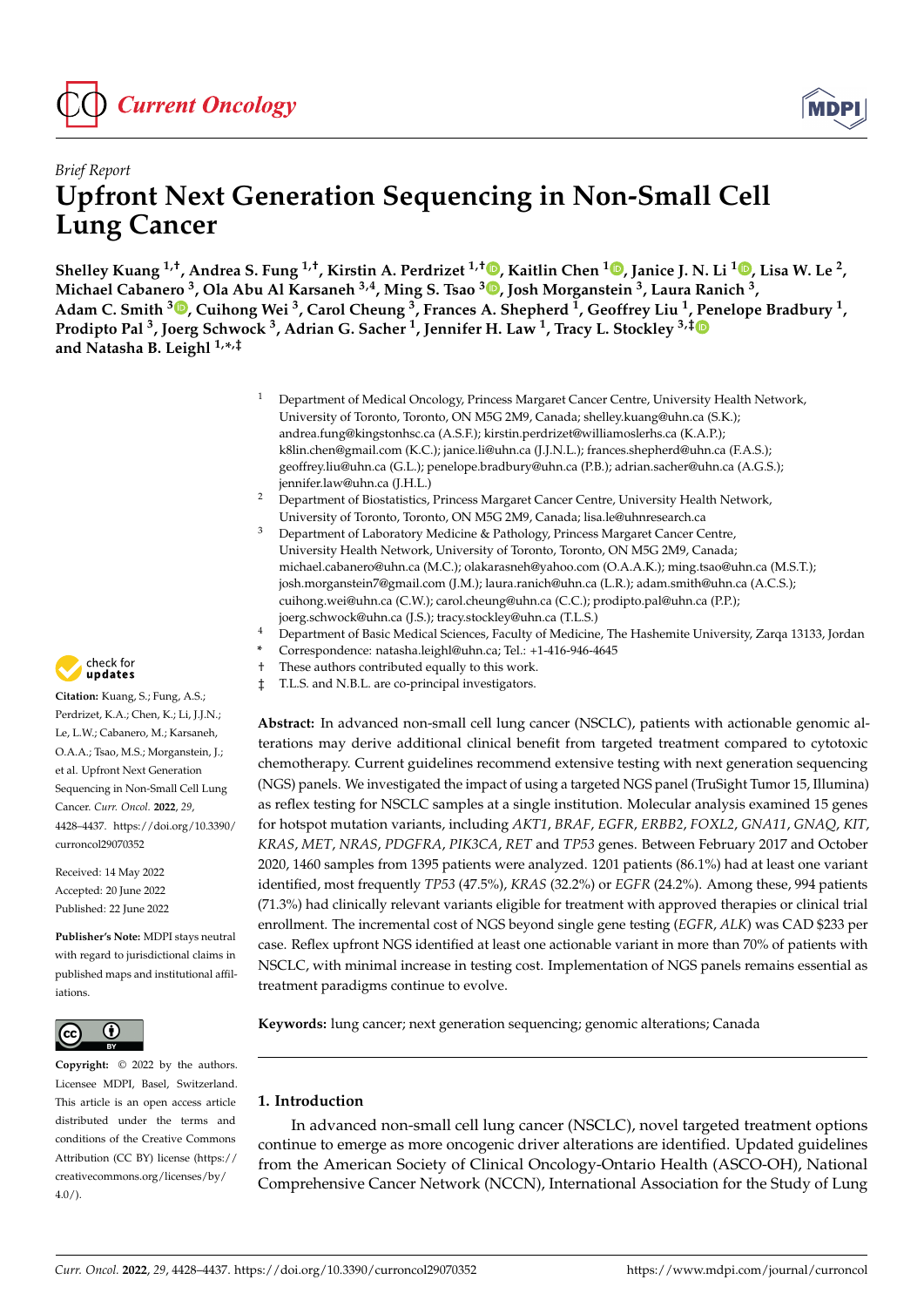Cancer/College of American Pathology (IASLC/CAP) and European Society of Medical Oncology (ESMO) all recommend extensive testing with next generation sequencing (NGS) platforms to identify actionable alterations in *EGFR*, *ALK*, *ROS1*, *BRAF*, *HER2*, *KRAS*, *MET*, *NTRK* and *RET*, as well as immunochemistry for PD-L1 [\[1](#page-8-0)[–4\]](#page-8-1).

If actionable genomic alterations are identified, patients may gain access to targeted treatment options, which can improve patient outcomes including response, quality of life, progression-free survival and potentially overall survival compared to cytotoxic chemotherapy. Thus, the implementation of broader NGS platforms has become essential in the routine diagnosis and management of NSCLC patients. In managed care systems, assessment of the costs of broader testing and impact on patient care are also needed.

We investigated the impact of using a targeted NGS 15-gene panel (TruSight Tumor 15 [TST15], Illumina, San Diego, CA, USA) as part of the routine reflex testing for nonsquamous NSCLC samples at a single institution.

#### **2. Materials and Methods**

The conduct of this prospective study was approved by the University Health Network (UHN) Research Ethics Board. Between February 2017 and October 2020, the UHN Genome Diagnostics Laboratory used the TST15 gene panel to test diagnostic samples of nonsquamous NSCLC tumor tissue with reflex ordering by UHN pathologists, or as requested by the patient's medical oncologist. Formalin fixed, paraffin embedded (FFPE) tumor samples were assessed for sufficiency and tumor rich areas identified by a board-certified pathologist, with a minimum tumor tissue surface area of 10 mm<sup>2</sup> and  $\geq$ 30% nucleated tumor cells required. DNA was extracted from macrodissected FFPE tissue. Molecular analysis used 20 ng DNA with a commercially available NGS targeted panel (TruSight Tumor 15, TST15, Illumina) sequenced on the MiSeq platform  $(2 \times 150)$  bp configuration, Illumina). The TST15 includes regions of 15 genes covering hotspot variants, including single nucleotide variants and small insertions/deletions in the *AKT1*, *BRAF*, *EGFR*, *ERBB2*, *FOXL2*, *GNA11*, *GNAQ*, *KIT*, *KRAS*, *MET*, *NRAS*, *PDGFRA*, *PIK3CA*, *RET* and *TP53* genes. Bioinformatic analysis used MiSeq Reporter with manufacturer supplied TST analysis module (Illumina). Variants were classified according to Sukhai et al. [\[5\]](#page-8-2). In addition, samples underwent reflex testing for *ALK* gene fusions (5A4 IHC), PD-L1 (22C3 IHC pharmDx Assay) and in 2020, screening for *ROS1* fusions was initiated using IHC (D4D6 antibody) with FISH confirmation of positive cases [\[6–](#page-8-3)[8\]](#page-8-4).

Baseline demographic and treatment data were recorded prospectively including age, sex, smoking status, stage at diagnosis and pathologic subtype. For each specimen tested, the type of sample and site of origin were identified. Turnaround time (TAT) for profiling results was calculated from date of sample collection to report of genomic results to the oncologist, which included sample processing (formalin fixation and paraffin embedding), pathology review, clinical scientist review and final pathology sign-out. Molecular testing data were recorded based on the TST15 results as well as immunohistochemistry results for *ALK*, *ROS1* and PD-L1 expression. For patients who had multiple tumours tested, synchronous tumours were defined by repeat testing within 6 months, and metachronous tumours if testing was repeated more than 6 months later. Treatment and outcomes were collected manually and with automated natural language processing (DarwenTM), previously validated and shown to be highly accurate [\[9\]](#page-8-5).

Actionable alterations were defined as variants which could be targetable using approved or active investigational therapies. Clinical trial eligibility was determined by the presence of interventional studies in NSCLC patients for the variant of interest, using ClinicalTrials.gov (see Data S1 for search terms). Incremental testing costs were calculated based on direct laboratory costs, including reagents, informatics, annotation, and technical time, but excluded overhead and administrative costs. Government reimbursement for single gene testing was subtracted. It was assumed that pathologist and pathology technician costs were similar whether TST15 or single gene (*EGFR*, EGFR-RT52, Entrogen,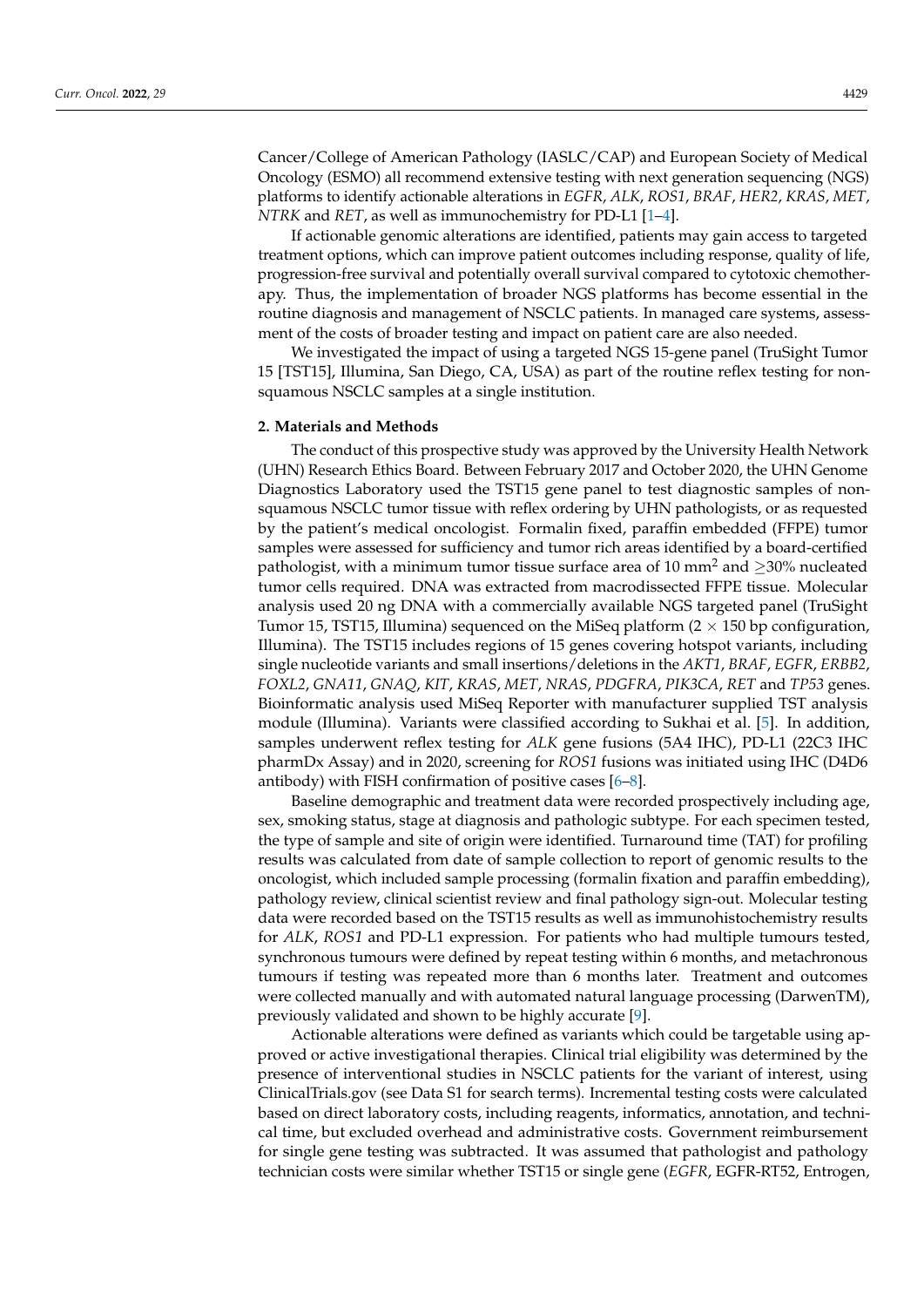Woodland Hills, CA, USA) testing was used, as the pathology activities were not different for these tests. were not different for the tests.

#### **3. Results**

Between February 2017 and October 2020, 1460 samples from 1395 patients were Between February 2017 and October 2020, 1460 samples from 1395 patients were analyzed, with another 24 patient samples excluded due to non-lung cancer diagnosis or analyzed, with another 24 patient samples excluded due to non-lung cancer diagnosis or loss to follow up (Figure 1). loss to fol[lo](#page-2-0)w up (Figure 1).

<span id="page-2-0"></span>

**Figure 1.** Study flow diagram. **Figure 1.** Study flow diagram.

Baseline characteristics of patients and sampl[es](#page-3-0) are listed in Tables 1 and 2, Baseline characteristics of patients and samples are listed in Tables 1 and [2,](#page-3-1) respectively. The median age of patients was 68.6 years, 52.3% were female, 33.1% were lifetime samples were obtained from the lung cancer primary site; 45.5% of samples tested were **Number (%)**  never smokers, and 85.9% had adenocarcinoma. Of the 1460 samples analyzed, 68.3% of from core biopsies. The mean turnaround time for reflex profiling results was 28.9 days (SD 8.9).

Of 1395 patients, 1201 patients (86.1%) had at least one variant identified in their cancer sample using TST15, while 405 (29.0%) had two or more co-mutations identi-**Sex**  fied. The most frequently identified variants were in *TP53* (47.5%), followed by *KRAS* (32.2%) and *EGFR* (24.2%) (Table [3,](#page-4-0) full list in Data S2). Immunohistochemistry testing also identified 49 patients (4.1%) with tumor *ALK* fusions among 1202 patients who underwent testing, and 16 patients (1.1%) had *ROS1* rearrangements confirmed by FISH.<br>PD 14 TPC 11 TPC 11 1200 ft 227 til 1 (24.2%) 1, 40% ft 274 (26.2%)  $\frac{1}{4}$  (34.0%) DD I american via interesting or to the second value of  $\frac{1}{2}$ ative (<1%) for 515 (36.9%). PD-L1 expression was unknown or testing inconclusive for<br>169 patients (12.1%) PD-L1 TPS results were  $\geq$ 50% for 337 patients (24.2%), 1–49% for 374 (26.8%) and neg-169 patients (12.1%).

Although most patients had single tumor sample sent for TST15 testing, 53 patients (3.8%) had multiple samples tested. Among these, 38 patients had synchronous samples tested and results were discordant for 20 (53%). For the 15 patients with metachronous tumor samples tested, 11 (73%) had discordant results.

When assessed based on smoking status, 444 patients were identified as never smokers, and 897 patients were former or current smokers. Among those who were never smokers, the most frequently exhibited variants were in *EGFR* (51.4%) and *TP53* (37.8%), while in previous and current smokers, variants in *TP53* (52.3%) and *KRAS* (43.8%) were more **Histology**  prevalent (Table [3\)](#page-4-0).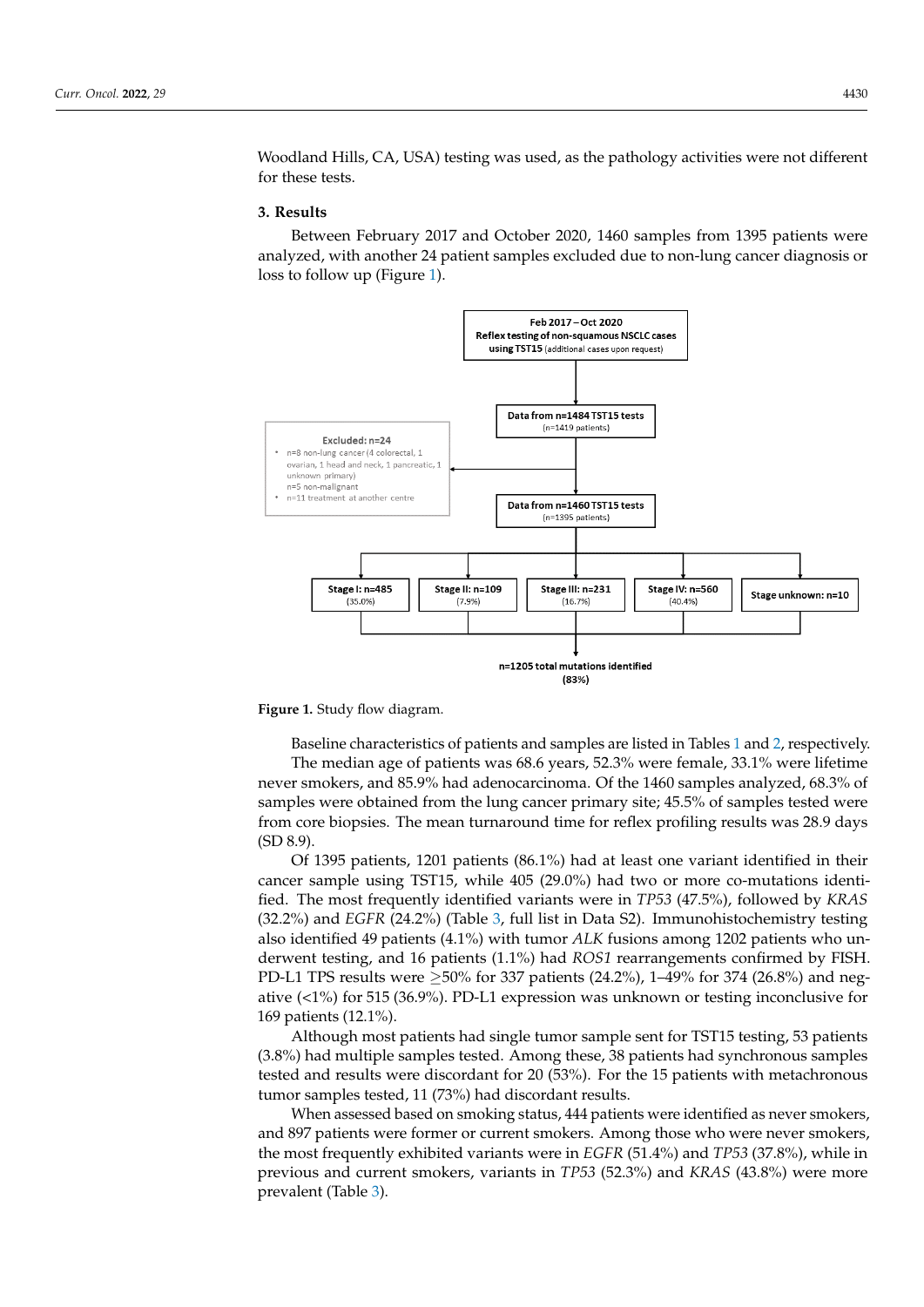When stratified by age, patients over and under 65 years of age demonstrated a similar frequency of tumor variants (Table [4\)](#page-4-1).

<span id="page-3-0"></span>**Table 1.** Patient and disease characteristics ( $N = 1395$  patients).

|                                  | Number $(\%)$<br>$N = 1395$<br>68.6 years (18.8–97.2) |  |
|----------------------------------|-------------------------------------------------------|--|
|                                  |                                                       |  |
| Age at diagnosis, median (range) |                                                       |  |
| <b>Sex</b>                       |                                                       |  |
| Female                           | 730 (52.3%)                                           |  |
| Male                             | 665 (47.7%)                                           |  |
| <b>Smoking status</b>            |                                                       |  |
| Never                            | 444 (33.1%)                                           |  |
| Former Smoker                    | 492 (36.7%)                                           |  |
| <b>Current Smoker</b>            | 405 (30.2%)                                           |  |
| Unknown                          | 54                                                    |  |
| Stage at diagnosis               |                                                       |  |
| Ι                                | 485 (35.0%)                                           |  |
| $_{\rm II}$                      | 109 (7.9%)                                            |  |
| Ш                                | 231 (16.7%)                                           |  |
| <b>IV</b>                        | 560 (40.4%)                                           |  |
| Unknown                          | 10                                                    |  |
| <b>Histology</b>                 |                                                       |  |
| Adenocarcinoma                   | 1198 (85.9%)                                          |  |
| Large Cell                       | 40 $(2.9\%)$                                          |  |
| Squamous                         | $34(2.4\%)$                                           |  |
| Pleomorphic/Sarcomatoid          | 14 (1.0%)                                             |  |
| Small Cell                       | 12 (0.9%)                                             |  |
| Mixed histology                  | $6(1.2\%)$                                            |  |
| Not otherwise specified          | 91 (6.5%)                                             |  |

<span id="page-3-1"></span>Table 2. Sample characteristics (N = 1460 samples).

|                                             | Number $(\%)$ |  |
|---------------------------------------------|---------------|--|
|                                             | $N = 1460$    |  |
| Samples tested per patient *                |               |  |
| T                                           | 1335 (95.7%)  |  |
| 2                                           | 55 (3.9%)     |  |
| 3                                           | $5(0.4\%)$    |  |
| Sample type                                 |               |  |
| Core biopsy                                 | $665(45.5\%)$ |  |
| Surgical specimen                           | $379(26.0\%)$ |  |
| FNA cytology                                | 353 (24.2%)   |  |
| Exfoliative cytology                        | $62(4.2\%)$   |  |
| Unknown                                     |               |  |
| Sample site                                 |               |  |
| Primary (lung)                              | 997 (68.3%)   |  |
| Non-bone visceral or soft tissue metastasis | 357 (24.5%)   |  |
| Pleural fluid                               | 57 (3.9%)     |  |
| Bone metastasis                             | $33(2.3\%)$   |  |
| Other                                       | $16(1.1\%)$   |  |

\* 7 of 60 patients with multiple samples tested had unsuccessful profiling of at least one sample.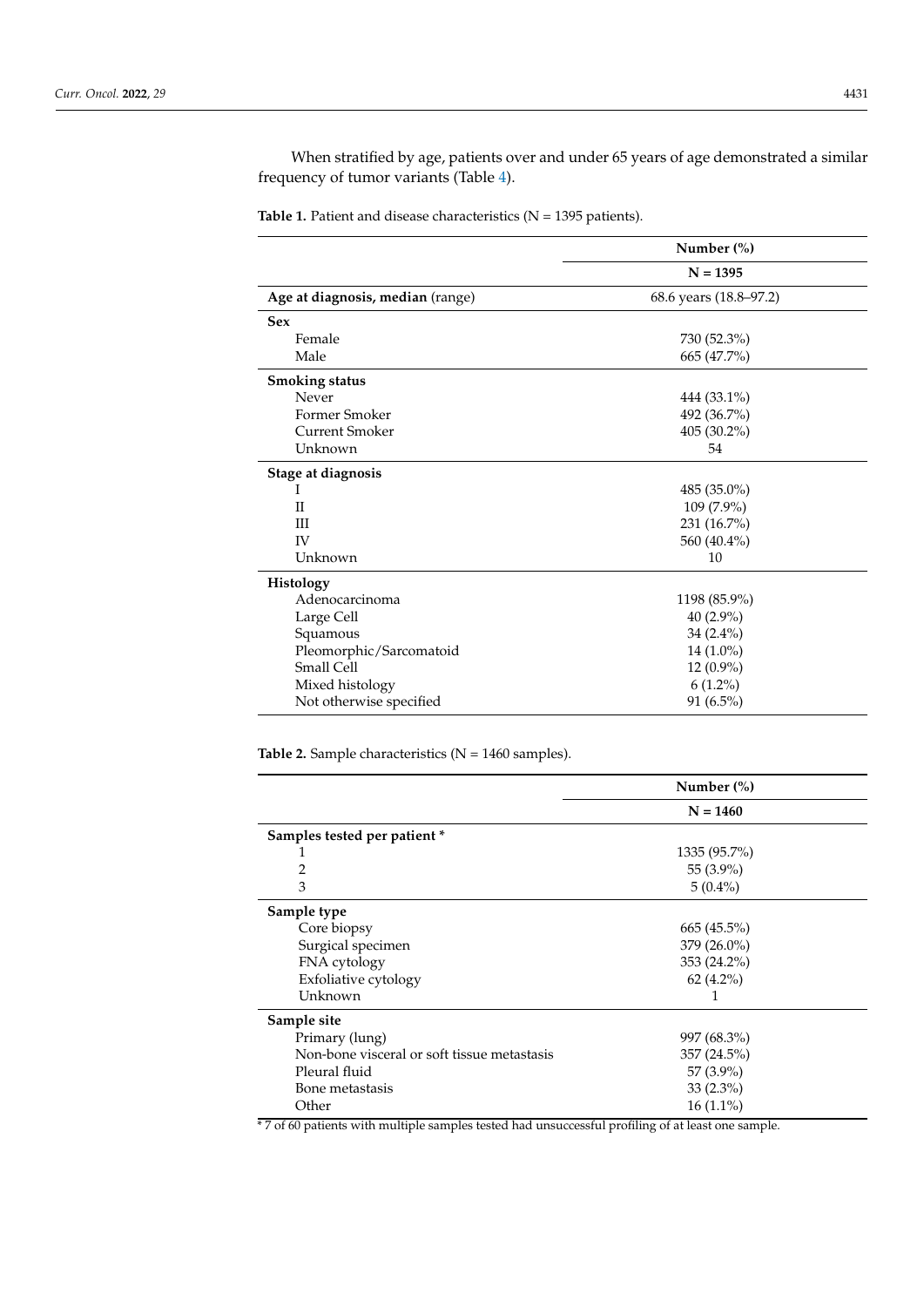| <b>Gene Variant</b>      | <b>Never Smoker</b><br>$(N = 444)$ | Former/Current<br>Smoker ( $N = 897$ ) | <b>All Patients</b><br>$(N = 1395)$ |
|--------------------------|------------------------------------|----------------------------------------|-------------------------------------|
| <b>AKT</b>               | $\bf{0}$                           | $3(0.3\%)$                             | $3(0.2\%)$                          |
| <b>BRAF</b>              | $7(1.6\%)$                         | 21 (2.3%)                              | 29 (2.1%)                           |
| $V600E*$                 | 6                                  | 11                                     | 18                                  |
| Non-V600E                | 1                                  | 10                                     | 11                                  |
| <b>EGFR</b>              | 228 (51.4%)                        | 97 (10.8%)                             | 337 (24.2%)                         |
| Exon 19 deletion *       | 102                                | 41                                     | 147                                 |
| L858R*                   | 98                                 | 34                                     | 137                                 |
| Other Exon 19/20/21      | 12                                 | 12                                     | 27                                  |
| Exon $18*$               | 13                                 | 10                                     | 24                                  |
| Exon 20 insertion *      | 17                                 | $\mathbf{1}$                           | 18                                  |
| T790M*                   | 11                                 | 15                                     | 16                                  |
| L861Q*                   | 5                                  | 5                                      | 10                                  |
| C797S                    | 1                                  | $\Omega$                               | $\mathbf{1}$                        |
| $\geq$ 2 EGFR variants   | 28                                 | 11                                     | 40                                  |
| ERBB <sub>2</sub>        | 20 (4.5%)                          | $10(1.1\%)$                            | 30 (2.2%)                           |
| Exon 20                  | 17                                 | 5                                      | 22                                  |
| Transmembrane domain     | $\overline{2}$                     | $\overline{2}$                         | $\overline{4}$                      |
| Other                    | $\mathbf{1}$                       | 3                                      | 4                                   |
| <b>KRAS</b>              | 40 (9.0%)                          | 393 (43.8%)                            | 449 (32.2%)                         |
| $G12C*$                  | $\overline{4}$                     | 152                                    | 161                                 |
| $Non-G12C$               | 36                                 | 253                                    | 300                                 |
| $\geq$ 2 KRAS variants   | $\mathbf{0}$                       | 12                                     | 12                                  |
| <b>MET</b>               | $1(0.1\%)$                         | $3(0.3\%)$                             | $4(0.3\%)$                          |
| Exon 14 splice site *    | 1                                  | 1                                      | 2                                   |
| Exon 14 skipping*        | 0                                  | 1                                      | 1                                   |
| Non-splice site missense | 0                                  | 1                                      | 1                                   |
| <b>NRAS</b>              | $1(0.1\%)$                         | $2(0.2\%)$                             | $3(0.2\%)$                          |
| PI3KCA                   | $15(3.4\%)$                        | $29(3.2\%)$                            | 45 (3.2%)                           |
| RET <sup>*</sup>         | $\bf{0}$                           | $2(0.2\%)$                             | $2(0.1\%)$                          |
| <b>TP53</b>              | 168 (37.8%)                        | 469 (52.3%)                            | 662 (47.5%)                         |

<span id="page-4-0"></span>**Table 3.** Molecular results based on smoking status.

\* Actionable alterations with approved targeted therapy.

<span id="page-4-1"></span>**Table 4.** Molecular results by patient age.

| <b>Gene Variant</b> | <40 Years<br>$(N = 19)$ | 40-65 Years<br>$(N = 506)$ | $>65$ Years<br>$(N = 870)$ |
|---------------------|-------------------------|----------------------------|----------------------------|
| <b>AKT</b>          | 0                       | $1(0.2\%)$                 | $2(0.2\%)$                 |
| <b>BRAF</b>         | 0                       | $6(1.2\%)$                 | $23(2.6\%)$                |
| $V600E*$            |                         | 5                          | 13                         |
| Non-V600E           |                         |                            | 10                         |
| <b>EGFR</b>         | $2(10.5\%)$             | $132(26.1\%)$              | 203 (23.3%)                |
| Exon 19 deletion *  |                         | 68                         | 79                         |
| L858R *             |                         | 48                         | 88                         |
| Other Exon 19/20/21 |                         | 10                         | 17                         |
| Exon $18*$          |                         | 7                          | 16                         |
| Exon 20 insertion * |                         |                            | 11                         |
| T790M *             |                         |                            | 8                          |
| $L861Q*$            |                         |                            | 8                          |
| C797S               |                         |                            |                            |
| $>$ 2 EGFR variants |                         | 17                         | 23                         |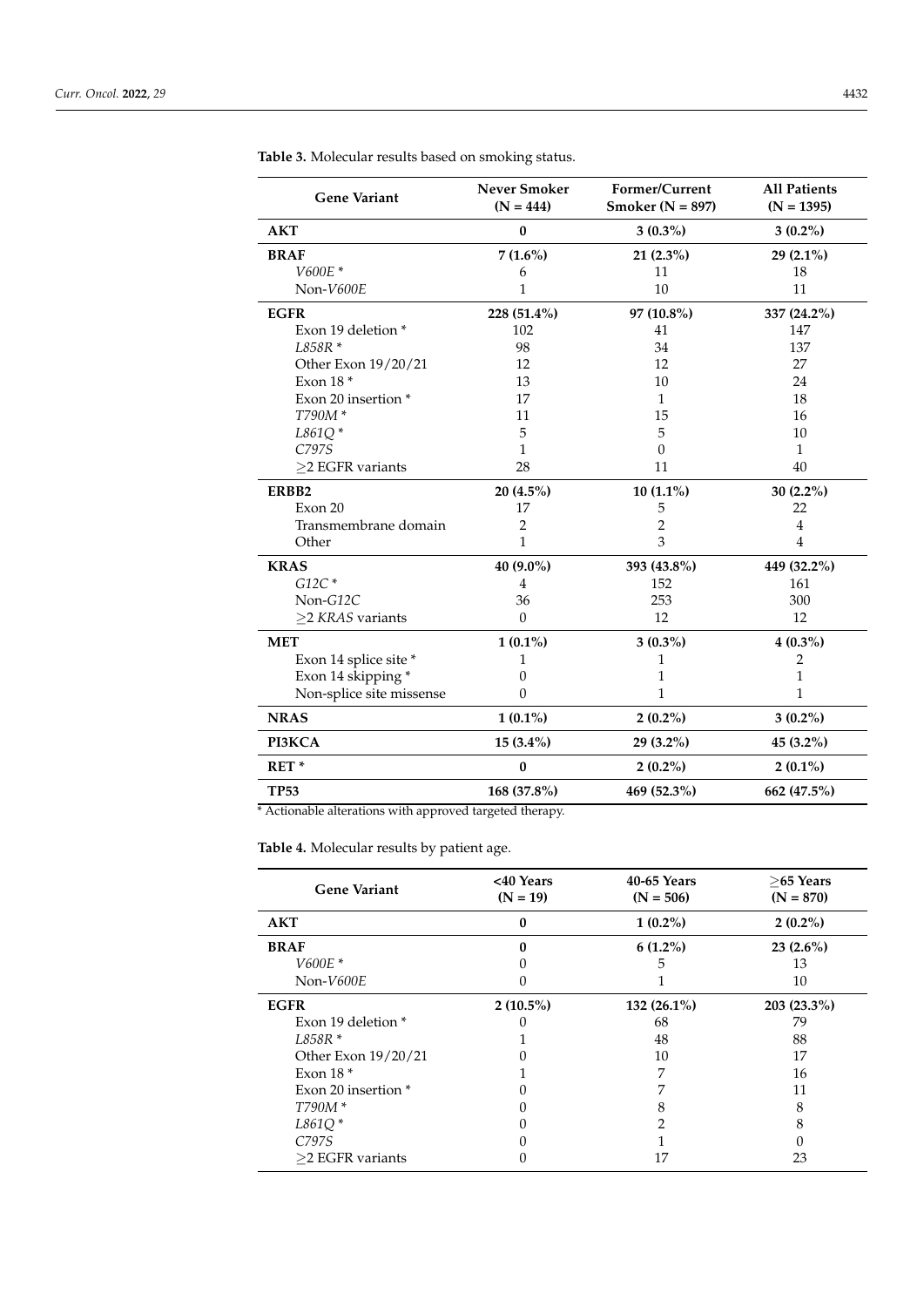| <b>Gene Variant</b>      | <40 Years<br>$(N = 19)$ | 40-65 Years<br>$(N = 506)$ | $>65$ Years<br>$(N = 870)$ |
|--------------------------|-------------------------|----------------------------|----------------------------|
| ERBB2                    | $1(5.3\%)$              | $14(2.8\%)$                | $15(1.7\%)$                |
| Exon 20                  |                         |                            | 12                         |
| Transmembrane domain     |                         |                            |                            |
| Other                    |                         | 3                          |                            |
| <b>KRAS</b>              | $1(5.3\%)$              | 153 (30.2%)                | 295 (33.9%)                |
| $G12C^*$                 |                         | 55                         | 106                        |
| $Non-G12C$               |                         | 102                        | 197                        |
| $\geq$ 2 KRAS variants   |                         | 4                          | 8                          |
| <b>MET</b>               |                         | O                          | $4(0.5\%)$                 |
| Exon 14 splice site *    |                         |                            |                            |
| Exon 14 skipping *       |                         |                            |                            |
| Non-splice site missense |                         |                            |                            |
| <b>NRAS</b>              | $\bf{0}$                | 0                          | $3(0.3\%)$                 |
| PI3KCA                   | $\bf{0}$                | $13(2.6\%)$                | $32(3.7\%)$                |
| $RET*$                   | $\bf{0}$                | $2(0.4\%)$                 | 0                          |
| <b>TP53</b>              | $9(47.4\%)$             | 251 (49.6%)                | $402(46.2\%)$              |

**Table 4.** *Cont.*

L.

\* Actionable alterations with approved targeted therapy.

The most common co-mutations identified were in *KRAS/TP53* (163, 40.2%), followed by *EGFR/TP53* (145, 35.8%), *ERBB2/TP53* (17, 4.2%) and *BRAF/TP53* (9, 2.2%) (Figure [2\)](#page-5-0).

<span id="page-5-0"></span>

**Figure 2.** Genomic co-alterations identified (N = 1395 patients). **Figure 2.** Genomic co-alterations identified (N = 1395 patients).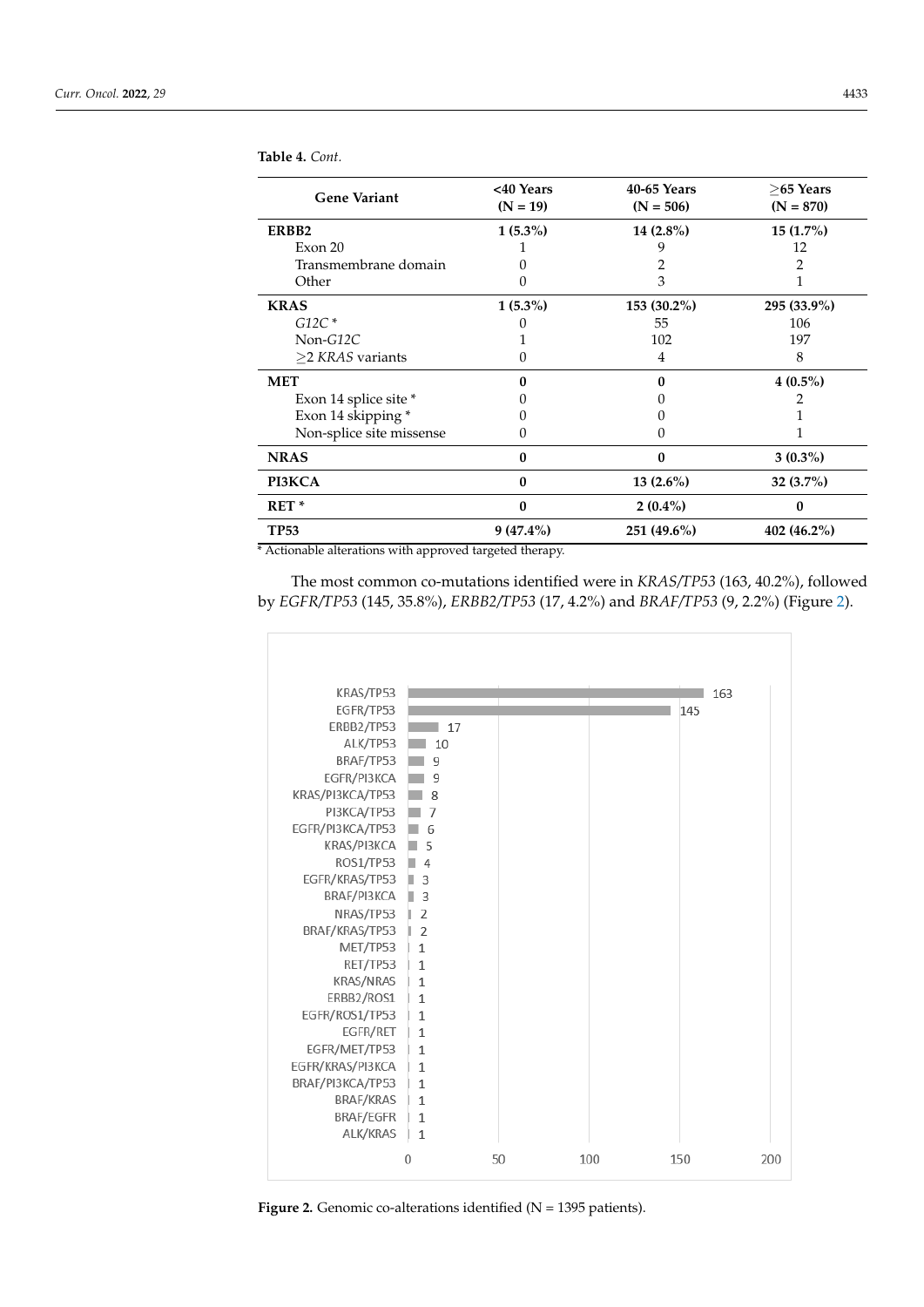Using TST15, clinically relevant variants were identified for 994 patients (71.3%), including 200 (14.3%) with Health Canada approved therapies, 870 (62.4%) for clinical trial enrolment [\(www.clinicaltrials.gov,](www.clinicaltrials.gov) accessed on 13 May 2022), and 30 (2.2%) for off-label treatments (e.g., afatinib or TDM-1 for *ERBB2* variants) (Figure [3\)](#page-6-0).

<span id="page-6-0"></span>

**Figure 3.** Incremental clinical benefit from use of 15-gene panel versus single gene testing. **Figure 3.** Incremental clinical benefit from use of 15-gene panel versus single gene testing.

**4. Discussion**  The incremental cost of TST15 beyond reimbursed single gene testing for *EGFR* and Reflex upfront next generation sequencing with a 15-gene panel identified at least *ALK* was CAD \$233 per case.

In patients with advanced NSCLC, 203 received targeted therapy during their treatment course. Among them, 80 patients received 2 or more lines of targeted treatment for variants in *ERBB2, EGFR* (classic and exon 20 insertions)*, KRAS G12C* and *MET*, as well as for *ALK* and *ROS1* rearrangements.

### across many gene variants. In metastatic NSCLC, treatment with targeted therapy may **4. Discussion**

Reflex upfront next generation sequencing with a 15-gene panel identified at least one variant in more than 80% of tested samples among patients with newly diagnosed nonsmall cell lung cancer. Of these, 71% derived incremental gain from testing by obtaining access to targeted therapy or becoming eligible for clinical trials based on genomic results, with only a minimal increase in testing costs (CAD \$233 per case).

Advances in targeted therapies have led to updated NSCLC treatment guidelines across many gene variants. In metastatic NSCLC, treatment with targeted therapy may result in improved response rate, quality of life, progression-free and overall survival compared to cytotoxic chemotherapy in the first and subsequent line settings. In early stage compared to cytotoxic chemotherapy in the first and subsequent line settings. In early stage rate of  $\overline{S}$  compared to variant detection using TST15 compared to previous methods of sequencing, as  $\overline{S}$ NSCLC, the role of targeted therapy in the adjuvant setting continues to be explored in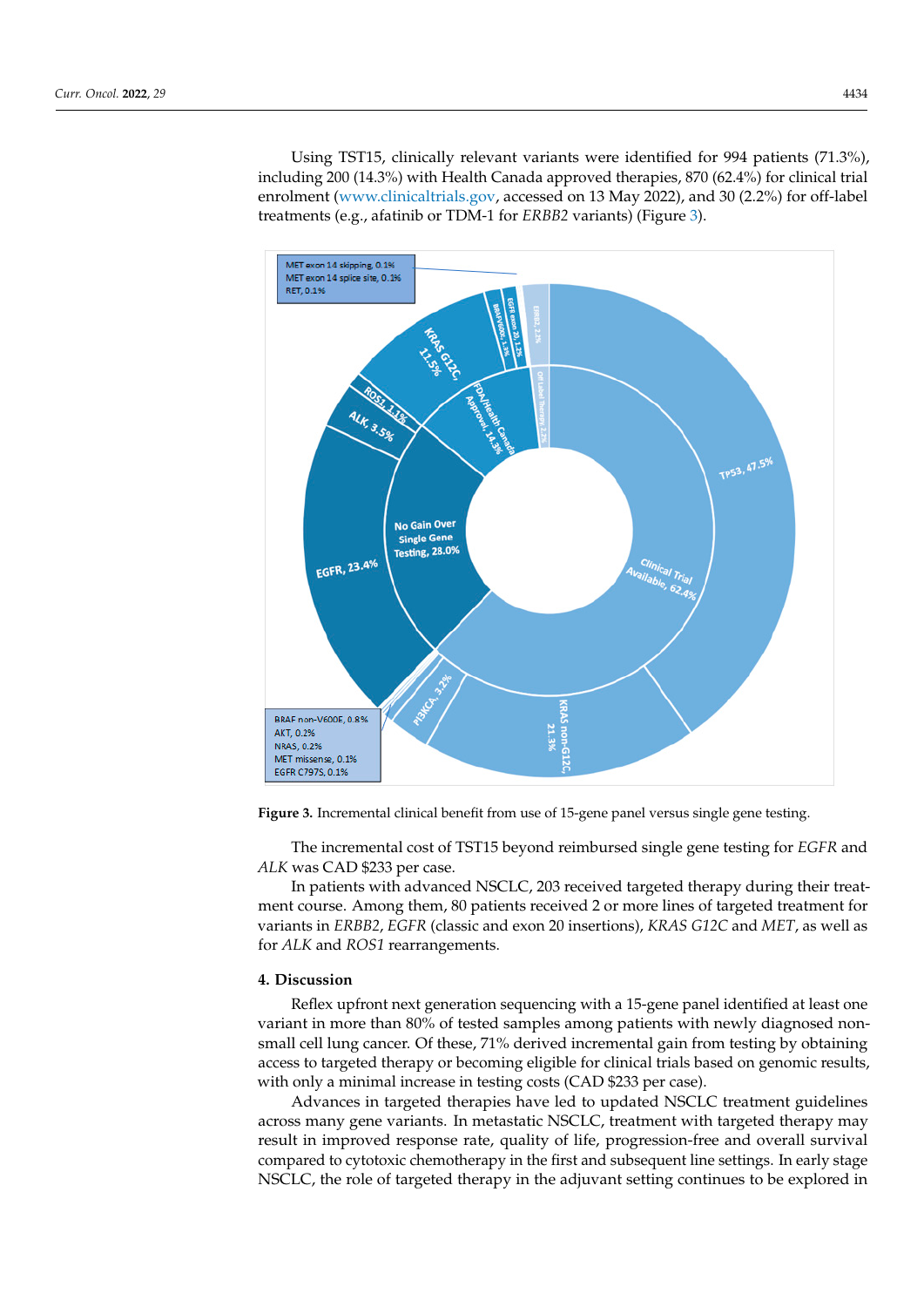clinical trials. In addition to its therapeutic implications, the identification of oncogenic variants also provides valuable prognostic and predictive information [\[10\]](#page-8-6).

*EGFR* variants were identified in 50% of never smokers and 10% of former and current smokers, consistent with its incidence in previously reported studies [\[11\]](#page-8-7). In contrast, *KRAS* variants were present in 43% of former and current smokers, which may be slightly higher than prior reports of 25–35% [\[12\]](#page-9-0). This could be related to the improved rate of variant detection using TST15 compared to previous methods of sequencing, as demonstrated in its validation study [\[13\]](#page-9-1).

Although prior literature has described increased rate of molecular alterations in patients under 40 years old, this was not appreciated in this study, given the small sample size of patients within this age group [\[14\]](#page-9-2). Patients between the ages of 41–65 and over 65 had similar frequency of alterations.

For patients who had multiple samples tested, 53% of synchronous samples tested had discordant results, compared to 73% of metachronous samples tested. The reasons for this rate of discordance are unclear, and may be related to sampling heterogeneity and potentially increased diversity in later stages of tumor progression, related to the evolution of subclones [\[15\]](#page-9-3).

One limitation of the NGS testing in our study was the turnaround time between sample collection and report of results, with a mean of 29 days. This time included multiple steps in the process, including sample pathology processing (formalin fixation and paraffin embedding), pathology review, laboratory NGS testing, clinical scientist review and final pathology sign-out. In addition, the TST15 panel was run in batches for cost reasons. However, current Ontario provincial guidelines recommend that NGS testing be completed within 14 days of sample collection, indicating that there is a need for more resources dedicated to improving TAT [\[16\]](#page-9-4).

However, even the proposed turnaround times may still be too long for some patients. We have shown previously that only 21% of patients have molecular testing results available at the time of initial medical oncology consultation. Furthermore, delayed results led to delayed initiation of treatment, and 19% of patients eligible for targeted therapy received chemotherapy instead [\[17\]](#page-9-5). This would have implications for patients with high PD-L1 expression, who are at risk of starting immunotherapy instead of targeted therapy if genomic results are unavailable, recognizing that checkpoint inhibitor monotherapy in prior studies has been less effective in patients with oncogenic driver alterations. If these patients were switched to targeted therapy in the future, this may also increase their risk of important treatment-related adverse events, such as pneumonitis and hepatitis [\[18\]](#page-9-6).

Sample quantity and quality remain key issues for successful testing [\[19–](#page-9-7)[21\]](#page-9-8), and NGS can provide a simultaneous result on multiple genes, thus avoiding use of tissue in multiple sequential tests. However, in cases where tissue is very small, immunohistochemistry remains an important modality in rapid assessment of *ALK* and *ROS1* rearrangements and PD-L1 expression in patients with NSCLC [\[6–](#page-8-3)[8,](#page-8-4)[22\]](#page-9-9). IHC may also be advantageous over NGS in cases when a shorter turnaround time is required, and for the detection of fusion genes such as *NTRK*. The identification of oncogenic protein expression through IHC may also be predictive for response to targeted therapy [\[23\]](#page-9-10).

While the use of NGS rapidly expands the population eligible for targeted therapy, many patients may have challenges in accessing these novel agents due to high cost, particularly those in publicly funded systems or without private drug insurance [\[24\]](#page-9-11). As diagnostic and therapeutic advancements continue in the field of thoracic oncology, identification of genomic alterations is pivotal in our ability to gain access to novel therapies that improve patient and system outcomes. Current guidelines recommend comprehensive assessment of multiple variant types, including single nucleotide variants, small insertions/deletions, fusions and copy number variations [\[25\]](#page-9-12). Given the impact on clinical outcomes, development of comprehensive and affordable NGS panels is essential as standard of care molecular testing requirements continue to evolve.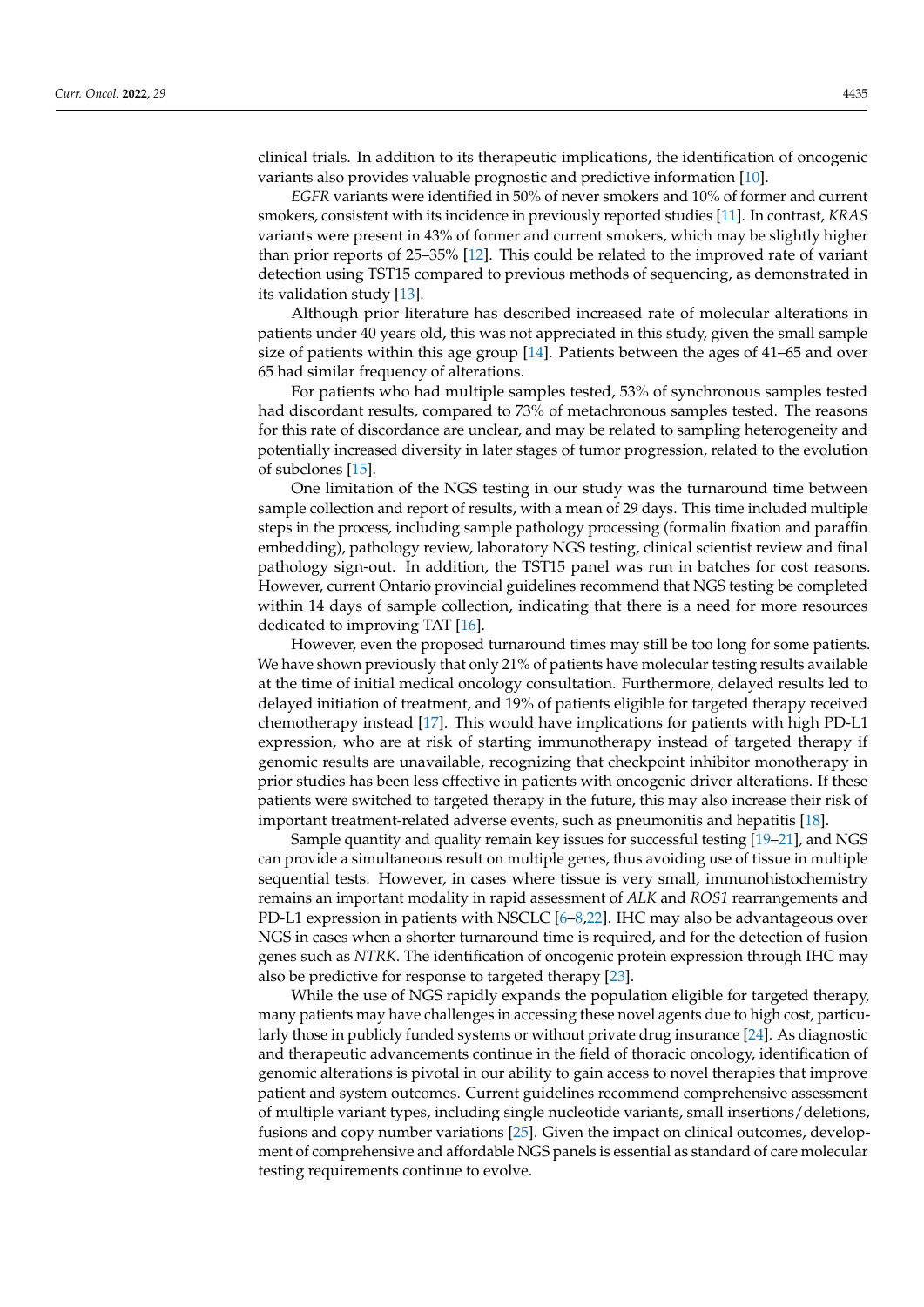**Supplementary Materials:** The following are available online at [https://www.mdpi.com/article/](https://www.mdpi.com/article/10.3390/curroncol29070352/s1) [10.3390/curroncol29070352/s1,](https://www.mdpi.com/article/10.3390/curroncol29070352/s1) Data S1. Search terms used on ClinicalTrials.gov; Data S2. Variants detected using TST15.

**Author Contributions:** Conceptualization, K.A.P., T.L.S. and N.B.L.; formal analysis, S.K., A.S.F., K.A.P., L.W.L. and N.B.L.; data curation, S.K., A.S.F., K.A.P., K.C., J.J.N.L., M.C., O.A.A.K., M.S.T., J.M., L.R., A.C.S., C.W., C.C., F.A.S., G.L., P.B., P.P., J.S., A.G.S., J.H.L., T.L.S. and N.B.L.; writing—original draft preparation, S.K., A.S.F., K.A.P. and N.B.L.; writing—review and editing, K.C., J.J.N.L., M.C., O.A.A.K., M.S.T., J.M., L.R., A.C.S., C.W., C.C., F.A.S., G.L., P.B., P.P., J.S., A.G.S., J.H.L. and T.L.S.; All authors have read and agreed to the published version of the manuscript.

**Funding:** This study was funded by the Princess Margaret Cancer Foundation (OSI Pharmaceuticals Foundation Chair; Silstar Foundation).

**Institutional Review Board Statement:** The study was conducted according to the guidelines of the Declaration of Helsinki, and approved by the Institutional Research Ethics Board of University Health Network.

**Informed Consent Statement:** Patient consent was waived due to the retrospective nature of the study.

**Data Availability Statement:** The data presented in this study is available in this article (and Supplementary Material).

**Acknowledgments:** The authors gratefully acknowledge support from the PM Cancer Foundation, Silstar Foundation, UHN Genome Diagnostics Laboratory and the UHN Laboratory Medicine Program. We thank Christopher Penttengell and the Pentavere Research Group for their funding support for data collection.

**Conflicts of Interest:** The authors declare no conflict of interest relevant to this study.

#### **References**

- <span id="page-8-0"></span>1. National Comprehensive Cancer Network. Non-Small Cell Lung Cancer. Version 3.2022. 16 March 2022. Available online: [https://](https://www.nccn.org/login?ReturnURL=https://www.nccn.org/professionals/physician_gls/pdf/nscl.pdf) [www.nccn.org/login?ReturnURL=https://www.nccn.org/professionals/physician\\_gls/pdf/nscl.pdf](https://www.nccn.org/login?ReturnURL=https://www.nccn.org/professionals/physician_gls/pdf/nscl.pdf) (accessed on 13 May 2022).
- 2. Kalemkerian, G.P.; Narula, N.; Kennedy, E.B.; Biermann, W.A.; Donington, J.; Leighl, N.B.; Lew, M.; Pantelas, J.; Ramalingam, S.S.; Reck, M.; et al. Molecular Testing Guideline for the Selection of Patients with Lung Cancer for Treatment With Targeted Tyrosine Kinase Inhibitors: American Society of Clinical Oncology Endorsement of the College of American Pathologists/International Association for the Study of Lung Cancer/Association for Molecular Pathology Clinical Practice Guideline Update. *J. Clin. Oncol.* **2018**, *36*, 911–919. [\[CrossRef\]](http://doi.org/10.1200/JCO.2017.76.7293) [\[PubMed\]](http://www.ncbi.nlm.nih.gov/pubmed/29401004)
- 3. Lindeman, N.I.; Cagle, P.T.; Aisner, D.L.; Arcila, M.E.; Beasley, M.B.; Bernicker, E.H.; Colasacco, C.; Dacic, S.; Hirsch, F.R.; Kerr, K.; et al. Updated Molecular Testing Guideline for the Selection of Lung Cancer Patients for Treatment with Targeted Tyrosine Kinase Inhibitors: Guideline From the College of American Pathologists, the International Association for the Study of Lung Cancer, and the Association for Molecular Pathology. *Arch. Pathol. Lab. Med.* **2018**, *142*, 321–346. [\[CrossRef\]](http://doi.org/10.5858/arpa.2017-0388-CP)
- <span id="page-8-1"></span>4. Planchard, D.; Popat, S.; Kerr, K.; Novello, S.; Smit, E.F.; Faivre-Finn, C.; Mok, T.S.; Reck, M.; Van Schil, P.E.; Hellmann, M.D.; et al. Metastatic non-small cell lung cancer: ESMO Clinical Practice Guidelines for diagnosis, treatment and follow-up. *Ann. Oncol.* **2018**, *29* (Suppl. 4), iv192–iv237. [\[CrossRef\]](http://doi.org/10.1093/annonc/mdy275) [\[PubMed\]](http://www.ncbi.nlm.nih.gov/pubmed/30285222)
- <span id="page-8-2"></span>5. Sukhai, M.A.; Craddock, K.J.; Thomas, M.; Hansen, A.R.; Zhang, T.; Siu, L.; Bedard, P.; Stockley, T.L.; Kamel-Reid, S. A classification system for clinical relevance of somatic variants identified in molecular profiling of cancer. *Genet. Med.* **2016**, *18*, 128–136. [\[CrossRef\]](http://doi.org/10.1038/gim.2015.47)
- <span id="page-8-3"></span>6. Fiset, P.O.; Labbé, C.; Young, K.; Craddock, K.J.; Smith, A.C.; Tanguay, J.; Pintilie, M.; Wang, R.; Torlakovic, E.; Cheung, C.; et al. Anaplastic lymphoma kinase 5A4 immunohistochemistry as a diagnostic assay in lung cancer: A Canadian reference testing center's results in population-based reflex testing. *Cancer* **2019**, *125*, 4043–4051. [\[CrossRef\]](http://doi.org/10.1002/cncr.32422)
- 7. Hwang, D.M.; Albaqer, T.; Santiago, R.C.; Weiss, J.; Tanguay, J.; Cabanero, M.; Leung, Y.; Pal, P.; Khan, Z.; Lau, S.C.M.; et al. Prevalence and Heterogeneity of PD-L1 Expression by 22C3 Assay in Routine Population-Based and Reflexive Clinical Testing in Lung Cancer. *J. Thorac. Oncol.* **2021**, *16*, 1490–1500. [\[CrossRef\]](http://doi.org/10.1016/j.jtho.2021.03.028)
- <span id="page-8-4"></span>8. Cheung, C.C.; Smith, A.C.; Albadine, R.; Bigras, G.; Bojarski, A.; Couture, C.; Cutz, J.C.; Huang, W.Y.; Ionescu, D.; Itani, D.; et al. Canadian ROS proto-oncogene 1 study (CROS) for multi-institutional implementation of ROS1 testing in non-small cell lung cancer. *Lung Cancer* **2021**, *160*, 127–135. [\[CrossRef\]](http://doi.org/10.1016/j.lungcan.2021.08.003)
- <span id="page-8-5"></span>9. Gauthier, M.; Law, J.; Le, L.; Li, J.J.N.; Zahir, S.; Nirmalakumar, S.; Sung, M.; Pettengell, C.; Aviv, S.; Chu, R.; et al. Automating Access to Real-World Evidence. *J. Thorac. Oncol.* **2022**, *3*, 100340. [\[CrossRef\]](http://doi.org/10.1016/j.jtocrr.2022.100340)
- <span id="page-8-6"></span>10. Yuan, M.; Huang, L.L.; Chen, J.H.; Wu, J.; Xu, Q. The emerging treatment landscape of targeted therapy in non-small-cell lung cancer. *Signal. Transduct. Target Ther.* **2019**, *4*, 61. [\[CrossRef\]](http://doi.org/10.1038/s41392-019-0099-9)
- <span id="page-8-7"></span>11. Rivera, G.A.; Wakelee, H. Lung Cancer in Never Smokers. *Adv. Exp. Med. Biol.* **2016**, *893*, 43–57. [\[CrossRef\]](http://doi.org/10.1007/978-3-319-24223-1_3)